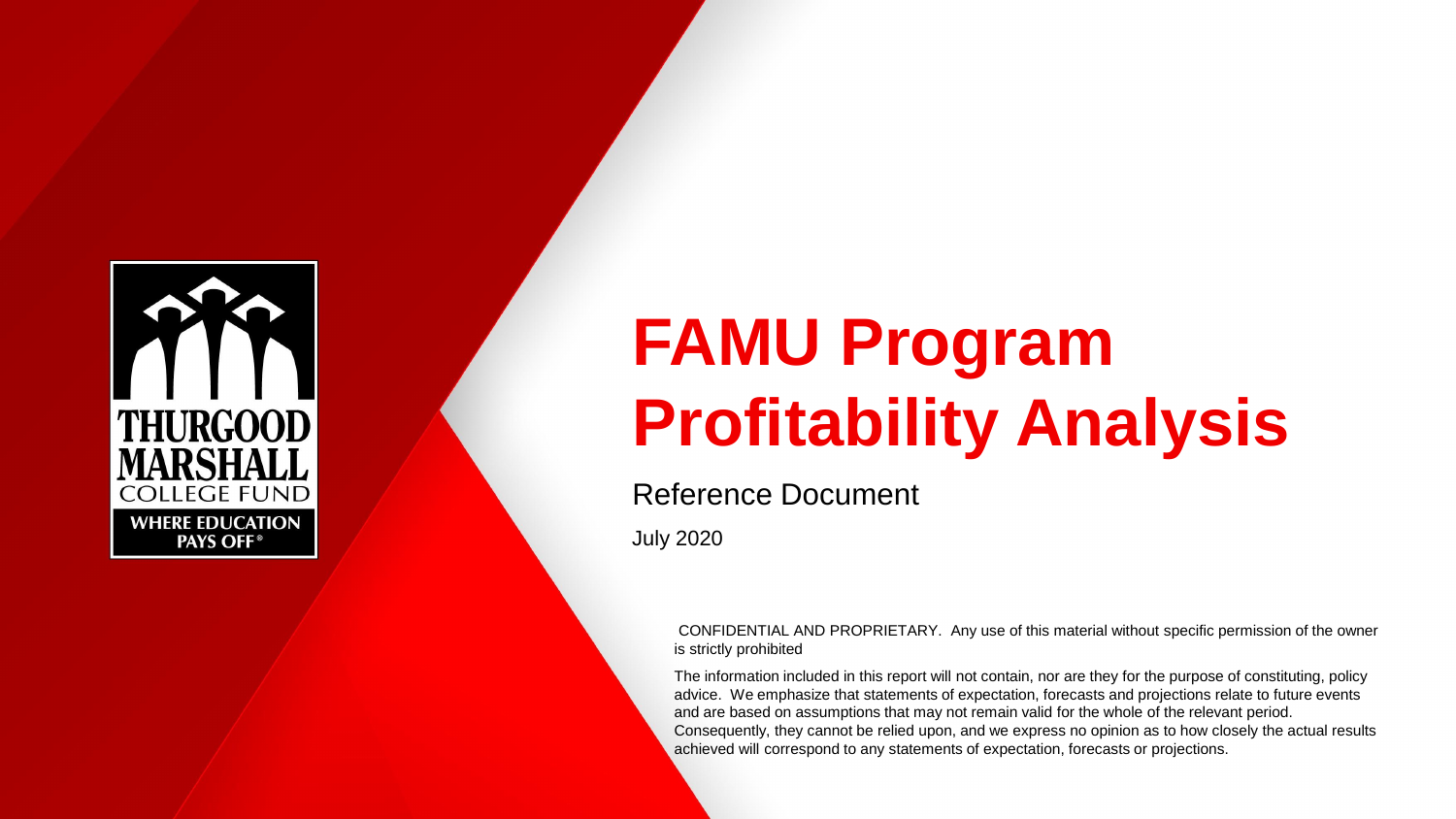

### **THURGOOD Academic programs vary by enrollment, gross margin, and instructional costs (1/2) Enrollment Compound Annual**

| <b>School/ College</b>                                 | <b>Department</b>                                                            | 2019<br><b>Enrollment</b> | Compound Annual<br><b>Growth Rate</b><br>$('17-19), %$ | Gross margin, | <b>Net Revenue/</b><br>SCH, \$ | <b>Instruction</b><br>cost/SCH, \$ |
|--------------------------------------------------------|------------------------------------------------------------------------------|---------------------------|--------------------------------------------------------|---------------|--------------------------------|------------------------------------|
| <b>College of Education</b>                            | 3105-Health and Physical Education/Fitness.                                  | 100                       | 1.7%                                                   | 91.9%         | 491                            | 40                                 |
|                                                        | 4228-Clinical, Counseling and Applied Psychology.                            | 40                        | 6.6%                                                   | 91.9%         | 280                            | 23                                 |
|                                                        | 5401-History.                                                                | 25                        | 6.0%                                                   | 86.9%         | 257                            | 34                                 |
| <b>College of Social Sciences, Arts and Humanities</b> | 4511-Sociology.                                                              | 78                        | $(3.6\%)$                                              | 76.1%         | 237                            | 57                                 |
|                                                        | 4510-Political Science and Government.                                       | 214                       | 5.2%                                                   | 74.6%         | 261                            | 66                                 |
| <b>College of Science and Technology</b>               | 2701-Mathematics.                                                            | 28                        | 3.8%                                                   | 73.3%         | 255                            | 68                                 |
|                                                        | 4005-Chemistry.                                                              | 91                        | 3.1%                                                   | 70.6%         | 264                            | 78                                 |
|                                                        | 3899-Philosophy and Religious Studies, Other.                                | 14                        | 0.0%                                                   | 68.8%         | 238                            | 74                                 |
| <b>College of Social Sciences, Arts and Humanities</b> | 2401-Liberal Arts and Sciences, General Studies and Humanities.              | 127                       | (16.7%)                                                | 68.3%         | 250                            | 79                                 |
|                                                        | 5007-Fine and Studio Arts.                                                   | 16                        | $(2.0\%)$                                              | 64.5%         | 254                            | 90                                 |
|                                                        | 4201-Psychology, General.                                                    | 423                       | 7.6%                                                   | 64.0%         | 254                            | 92                                 |
| <b>School of Journalism and Graphic Communication</b>  | 5004-Design and Applied Arts.                                                | 105                       | 0.0%                                                   | 63.7%         | 241                            | 88                                 |
|                                                        | 0909-Public Relations, Advertising, and Applied Communication.               | 129                       | 0.0%                                                   | 60.8%         | 230                            | 90                                 |
| <b>College of Social Sciences, Arts and Humanities</b> | 2301-English Language and Literature, General.                               | 43                        | 8.1%                                                   | 59.2%         | 248                            | 101                                |
| <b>College of Science and Technology</b>               | 2601-Biology, General.                                                       | 641                       | 4.2%                                                   | 57.8%         | 258                            | 109                                |
| <b>School of Business and Industry</b>                 | 4506-Economics.                                                              | 47                        | $0.0\%$                                                | 54.7%         | 255                            | 115                                |
| <b>School of Allied Health Sciences</b>                | 5107-Health and Medical Administrative Services.                             | 188                       | $(5.4\%)$                                              | 53.6%         | 236                            | 109                                |
| <b>College of Social Sciences, Arts and Humanities</b> | 4301-Criminal Justice and Corrections.                                       | 454                       | 3.9%                                                   | 51.6%         | 232                            | 112                                |
| <b>School of Allied Health Sciences</b>                | 5123-Rehabilitation and Therapeutic Professions.                             | 137                       | (2.8%)                                                 | 49.0%         | 431                            | 220                                |
| <b>College of Education</b>                            | 1313-Teacher Education and Professional Development, Specific Subject Areas. | 105                       | 4.1%                                                   | 48.8%         | 263                            | 135                                |
| <b>School of Allied Health Sciences</b>                | 5109-Allied Health Diagnostic, Intervention, and Treatment Professions.      | 73                        | $(0.9\%)$                                              | 45.0%         | 223                            | 123                                |
| <b>College of Law</b>                                  | 2201-Law.                                                                    | 563                       | 2.8%                                                   | 39.5%         | 549                            | 332                                |
| <b>College of Science and Technology</b>               | 1101-Computer and Information Sciences, General.                             | 278                       | 2.9%                                                   | 36.7%         | 264                            | 167                                |
| <b>College of Social Sciences, Arts and Humanities</b> | 5009-Music.                                                                  | 121                       | 4.5%                                                   | 35.9%         | 258                            | 166                                |
| <b>College of Agriculture and Food Sciences</b>        | 2607-Zoology/Animal Biology.                                                 |                           | (20.6%)                                                | 35.1%         | 275                            | 179                                |

Source: FAMU program data and wage and benefit data. Note: engineering is a shared department with FSU; figures shown are not complete

2 | **tmcf.org** This document is subject to the disclaimers covered on the cover page.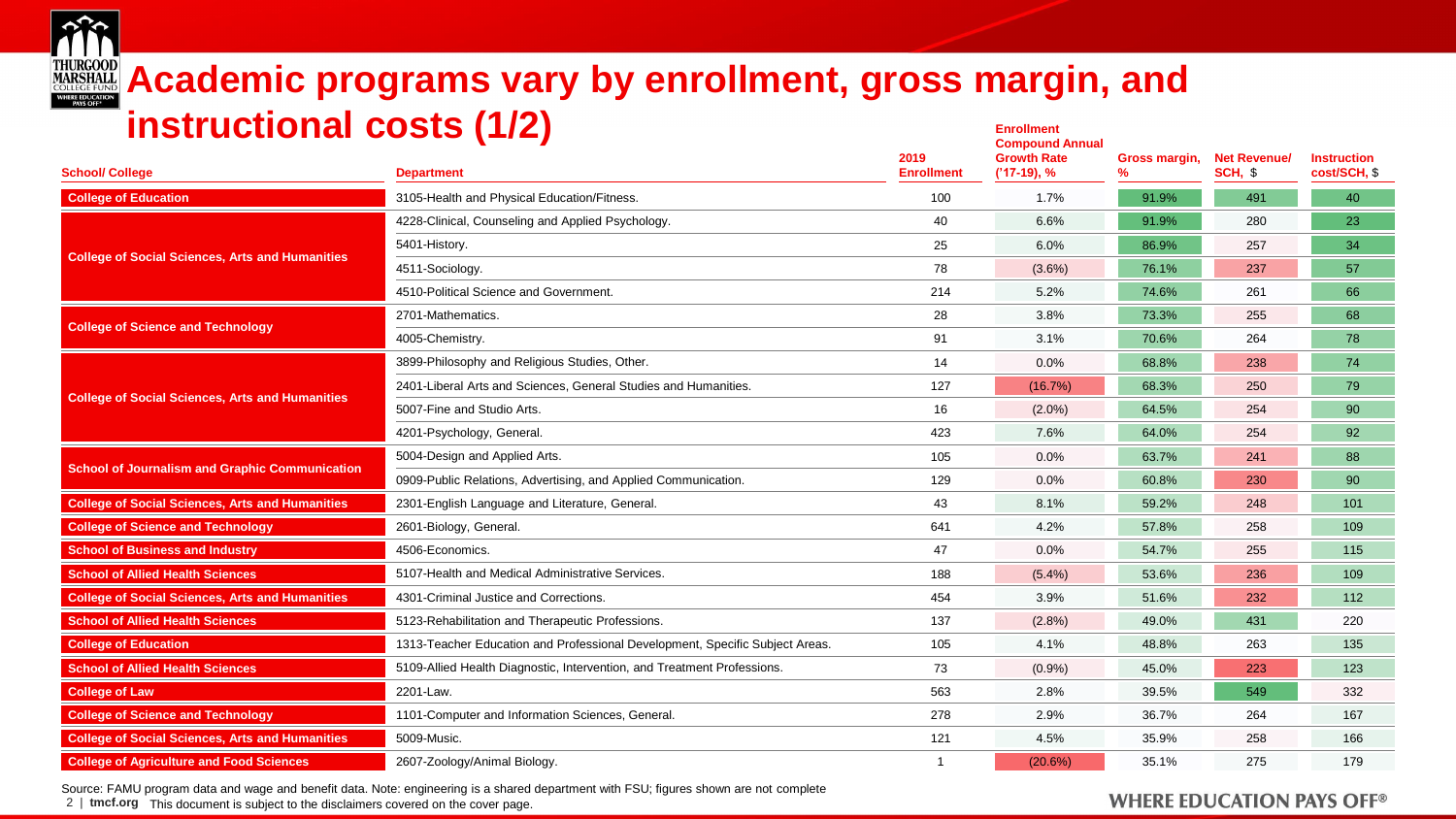

# **THURGOOD Academic programs vary by enrollment, gross margin, and instructional costs (2/2) Enrollment**

| <b>School/ College</b>                                   | $\blacksquare$<br><b>Department</b>                                                    | 2019<br><b>Enrollment</b> | <b>Compound Annual</b><br><b>Growth Rate</b><br>$('17-19), %$ | Gross margin,<br>$\%$ | <b>Net Revenuel</b><br>SCH, \$ | <b>Instruction</b><br>cost/SCH, \$ |
|----------------------------------------------------------|----------------------------------------------------------------------------------------|---------------------------|---------------------------------------------------------------|-----------------------|--------------------------------|------------------------------------|
| <b>School of Business and Industry</b>                   | 5203-Accounting and Related Services.                                                  | 130                       | 0.0%                                                          | 34.4%                 | 262                            | 172                                |
| <b>College of Social Sciences, Arts and Humanities</b>   | 4407-Social Work.                                                                      | 253                       | 2.5%                                                          | 32.6%                 | 281                            | 189                                |
| <b>School of Business and Industry</b>                   | 5202-Business Administration, Management and Operations.                               | 741                       | 0.0%                                                          | 30.5%                 | 285                            | 198                                |
| <b>College of Education</b>                              | 1311-Student Counseling and Personnel Services.                                        | 36                        | 4.0%                                                          | 26.0%                 | 290                            | 215                                |
| <b>School of Architecture and Engineering Technology</b> | 1510-Construction Engineering Technologies.                                            | 50                        | $(11.4\%)$                                                    | 25.2%                 | 252                            | 189                                |
| <b>College of Science and Technology</b>                 | 4008-Physics.                                                                          | 25                        | $(1.3\%)$                                                     | 24.3%                 | 290                            | 220                                |
| <b>College of Social Sciences, Arts and Humanities</b>   | 5005-Drama/Theatre Arts and Stagecraft.                                                | 67                        | 0.5%                                                          | 22.0%                 | 245                            | 191                                |
| <b>College of Engineering (FAMU-FSU)</b>                 | 1419-Mechanical Engineering.                                                           | 90                        | 12.0%                                                         | 14.3%                 | 355                            | 305                                |
| <b>School of Journalism and Graphic Communication</b>    | 0904-Journalism.                                                                       | 276                       | $0.0\%$                                                       | 12.3%                 | 240                            | 210                                |
| <b>School of Nursing</b>                                 | 5138-Registered Nursing, Nursing Administration, Nursing Research and Clinical Nursing | 388                       | 0.0%                                                          | 0.4%                  | 230                            | 229                                |
| <b>College of Social Sciences, Arts and Humanities</b>   | 4501-Social Sciences, General.                                                         | 61                        | 1.7%                                                          | (2.2%)                | 260                            | 266                                |
| <b>College of Pharmacy and Pharmaceutical Sciences</b>   | 5120-Pharmacy, Pharmaceutical Sciences, and Administration.                            | 715                       | (7.7%)                                                        | $(13.1\%)$            | 264                            | 299                                |
| <b>College of Social Sciences, Arts and Humanities</b>   | 0502-Ethnic, Cultural Minority, Gender, and Group Studies.                             | 18                        | 14.5%                                                         | (14.3%)               | 255                            | 291                                |
| <b>College of Engineering (FAMU-FSU)</b>                 | 1435-Industrial Engineering.                                                           | 44                        | 5.9%                                                          | (14.9%)               | 469                            | 539                                |
| <b>School of Allied Health Sciences</b>                  | 5100-Health Services/Allied Health/Health Sciences, General.                           | 881                       | 11.4%                                                         | $(16.8\%)$            | 221                            | 258                                |
| <b>School of the Environment</b>                         | 0301-Natural Resources Conservation and Research.                                      | 88                        | $0.0\%$                                                       | (24.6%)               | 324                            | 404                                |
| <b>School of Architecture and Engineering Technology</b> | 0402-Architecture.                                                                     | 150                       | 6.0%                                                          | $(38.8\%)$            | 321                            | 446                                |
| <b>College of Education</b>                              | 1312-Teacher Education and Professional Development, Specific Levels and Methods.      | 90                        | (0.7%                                                         | $(41.8\%)$            | 256                            | 363                                |
| <b>College of Education</b>                              | 1304-Educational Administration and Supervision.                                       | 69                        | $(0.5\%)$                                                     | $(43.1\%)$            | 492                            | 705                                |
| <b>College of Pharmacy and Pharmaceutical Sciences</b>   | 5122-Public Health.                                                                    | 74                        | (3.4%)                                                        | $(50.4\%)$            | 518                            | 780                                |
|                                                          | 1407-Chemical Engineering.                                                             | 51                        | $(1.3\%)$                                                     | $(84.8\%)$            | 383                            | 707                                |
| <b>College of Engineering (FAMU-FSU)</b>                 | 1410-Electrical, Electronics and Communications Engineering.                           | 59                        | 8.7%                                                          | $(143.0\%)$           | 364                            | 885                                |
|                                                          | 1408-Civil Engineering.                                                                | 59                        | 0.6%                                                          | (247.1%)              | 506                            | 1,756                              |
| <b>College of Agriculture and Food Sciences</b>          | 0101-Agricultural Business and Management.                                             | 43                        | 6.1%                                                          | (260.8%)              | 372                            | 1.341                              |
|                                                          | 0100-Agriculture, General.                                                             | 175                       | 5.7%                                                          | (444.3%)              | 249                            | 1,358                              |

Source: FAMU program data and wage and benefit data. Note: engineering is a shared department with FSU; figures shown are not complete

3 | **tmcf.org** This document is subject to the disclaimers covered on the cover page.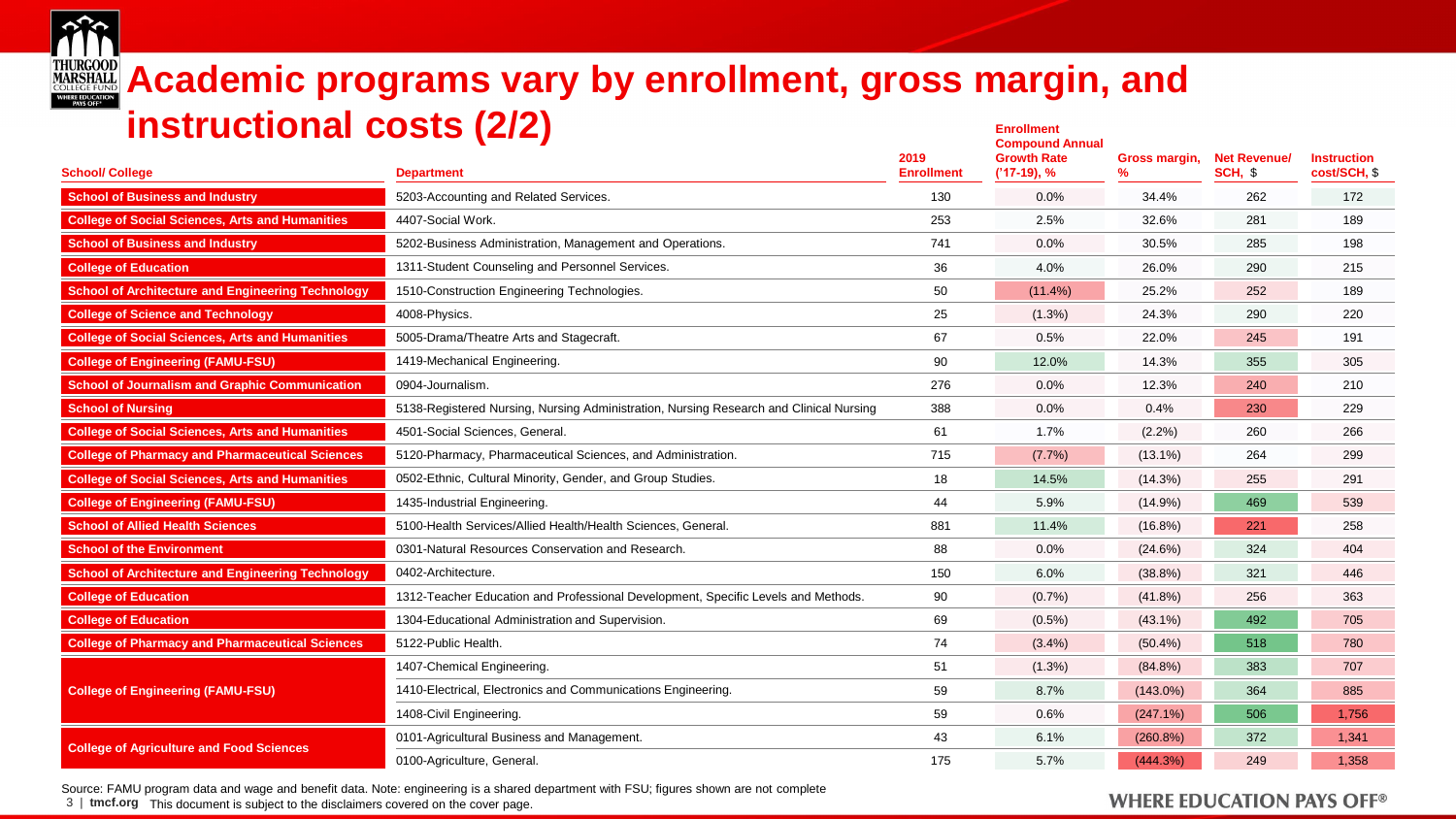

#### **Key Questions**

- Why are there significant disparities in profitability by program?
- What is the best path forward for unprofitable programs (e.g., redesign, retire)

1 Gross margin calculated using instructional costs only - faculty and staff salaries and benefits

Source: FAMU program data and wage and benefit data. Note: engineering is a shared department with FSU; figures shown are not complete

4 | **tmcf.org** This document is subject to the disclaimers covered on the cover page.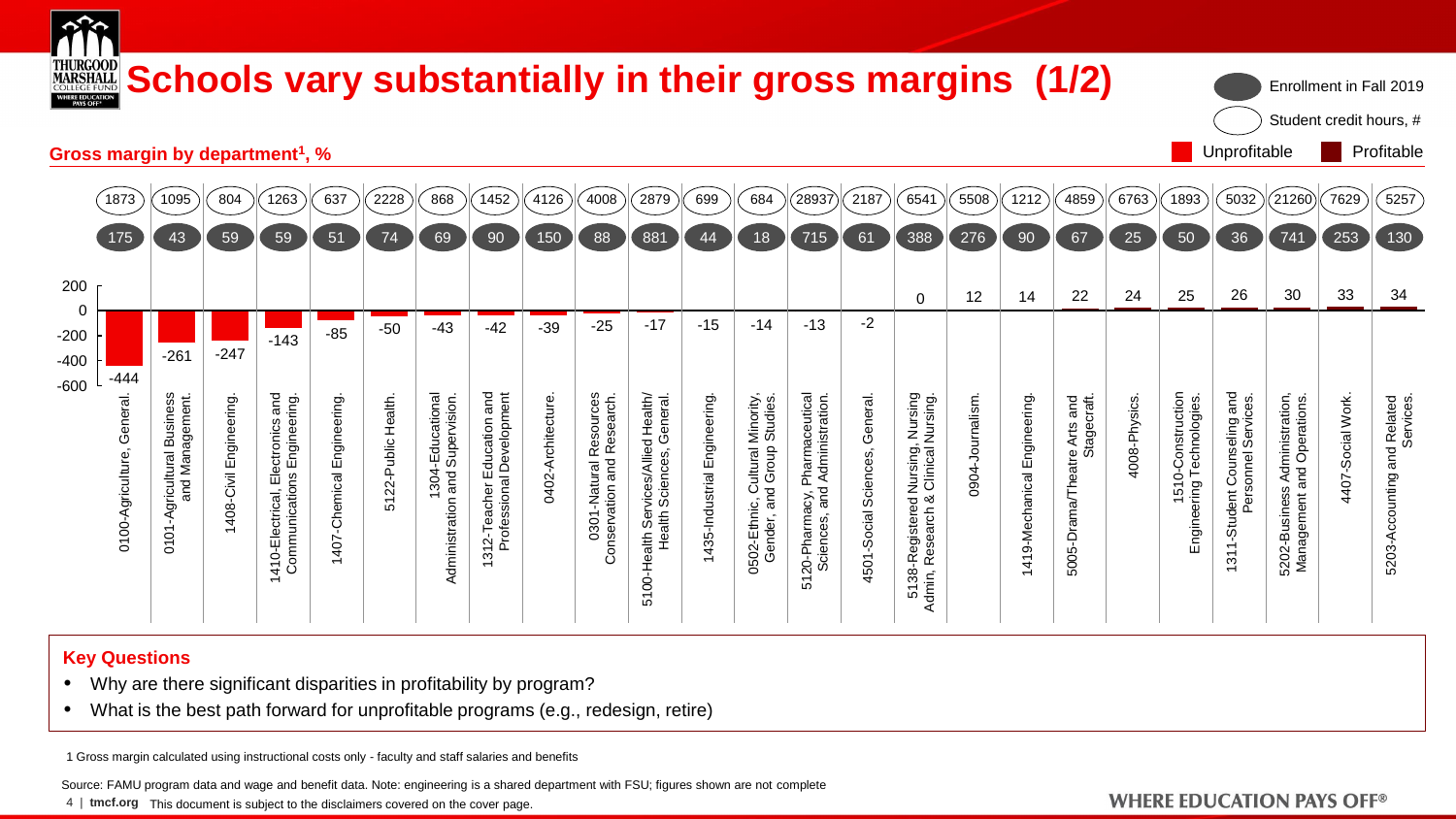| THURGOOD<br>MARSHALL<br>COLLEGE FUND<br>WHERE EDUCATION |                                             |                                                    |           |                                                            |                                                                |                                                     | Schools vary substantially in their gross margins (2/2) |                                     |                |               |                         |                                                                   |                              |                           |               |                                                                   |                                          |                |                  |                                          |                |              | Enrollment in Fall 2019<br>Student credit hours, #   |                                                |
|---------------------------------------------------------|---------------------------------------------|----------------------------------------------------|-----------|------------------------------------------------------------|----------------------------------------------------------------|-----------------------------------------------------|---------------------------------------------------------|-------------------------------------|----------------|---------------|-------------------------|-------------------------------------------------------------------|------------------------------|---------------------------|---------------|-------------------------------------------------------------------|------------------------------------------|----------------|------------------|------------------------------------------|----------------|--------------|------------------------------------------------------|------------------------------------------------|
|                                                         | Gross margin by department <sup>1</sup> , % |                                                    |           |                                                            |                                                                |                                                     |                                                         |                                     |                |               |                         |                                                                   |                              |                           |               |                                                                   |                                          |                |                  |                                          | Unprofitable   |              |                                                      | Profitable                                     |
| 1197                                                    | 8536                                        | 9394                                               | 21169)    | 1237                                                       | 9366                                                           | 6256                                                | 7719                                                    | 15388                               | 5899           | (24715)       | (21144)                 | 1119                                                              | 2677                         | 9836                      | 900           | 2490                                                              | 4335                                     | (15150)        | (29269)          | 8354                                     | 7068           | (13983)      | 4541                                                 | 789                                            |
|                                                         | 121                                         | 278                                                | 563       | 73                                                         | 105                                                            | 137                                                 | 454                                                     | 188                                 | 47             | 641           | 43                      | 129                                                               | 105                          | 423                       | 16            | 127                                                               | 14                                       | 91             | 28               | 214                                      | 78             | 25           | 40                                                   |                                                |
| 35                                                      | 36                                          | 37                                                 | 40        | 45                                                         | 49                                                             | 49                                                  | 52                                                      | 54                                  | 55             | 58            | 59                      | 61                                                                | 64                           | 64                        | 65            | 68                                                                | 69                                       | 71             | 73               | 75                                       | 76             | 87           | 92                                                   |                                                |
|                                                         |                                             |                                                    |           |                                                            |                                                                |                                                     |                                                         |                                     |                |               |                         |                                                                   |                              |                           |               |                                                                   |                                          |                |                  |                                          |                |              |                                                      |                                                |
|                                                         |                                             |                                                    |           |                                                            |                                                                |                                                     |                                                         |                                     |                |               |                         |                                                                   |                              |                           |               |                                                                   |                                          |                |                  |                                          |                |              |                                                      | 3105-Health and Physical<br>Education/Fitness. |
| 2607-Zoology/Animal Biology                             | 5009-Music.                                 | 101-Computer and Information<br>Sciences, General. | 2201-Law. | Health Diagnostic, Interven-<br>and Treatment Professions. |                                                                | 5123-Rehabilitation and<br>Therapeutic Professions. | 4301-Criminal Justice and<br>Corrections                | and Medical<br>iive Services.       | 4506-Economics | General.      | Language<br>e, General. |                                                                   | 5004-Design and Applied Arts | 4201-Psychology, General. | Studio Arts   |                                                                   | hy and<br>Other.                         | 4005-Chemistry | 2701-Mathematics | 4510-Political Science and<br>Government | 4511-Sociology | 5401-History | 4228-Clinical, Counseling<br>and Applied Psychology. |                                                |
|                                                         |                                             |                                                    |           |                                                            |                                                                |                                                     |                                                         | 5107-Health and<br>Administrative S |                | 2601-Biology, | 2301-English La         |                                                                   |                              |                           |               |                                                                   | 3899-Philosophy<br>Religious Studies, Ot |                |                  |                                          |                |              |                                                      |                                                |
|                                                         |                                             |                                                    |           |                                                            |                                                                |                                                     |                                                         |                                     |                |               |                         |                                                                   |                              |                           | 5007-Fine and |                                                                   |                                          |                |                  |                                          |                |              |                                                      |                                                |
|                                                         |                                             | $\overline{\phantom{0}}$                           |           | 5109-Allied Health<br>tion,                                | 313-Teacher Education and Prof.<br>Dev Specific Subject Areas. |                                                     |                                                         |                                     |                |               |                         | 0909-Public Relations, Advertising,<br>and Applied Communication. |                              |                           |               | 2401-Liberal Arts and Sciences,<br>General Studies and Humanities |                                          |                |                  |                                          |                |              |                                                      |                                                |

#### **Key Questions**

- Why are there significant disparities in profitability by program?
- What is the best path forward for unprofitable programs (e.g., redesign, retire)

1 Gross margin calculated using instructional costs only - faculty and staff salaries and benefits

Source: FAMU program data and wage and benefit data. Note: engineering is a shared department with FSU; figures shown are not complete

5 | **tmcf.org** This document is subject to the disclaimers covered on the cover page.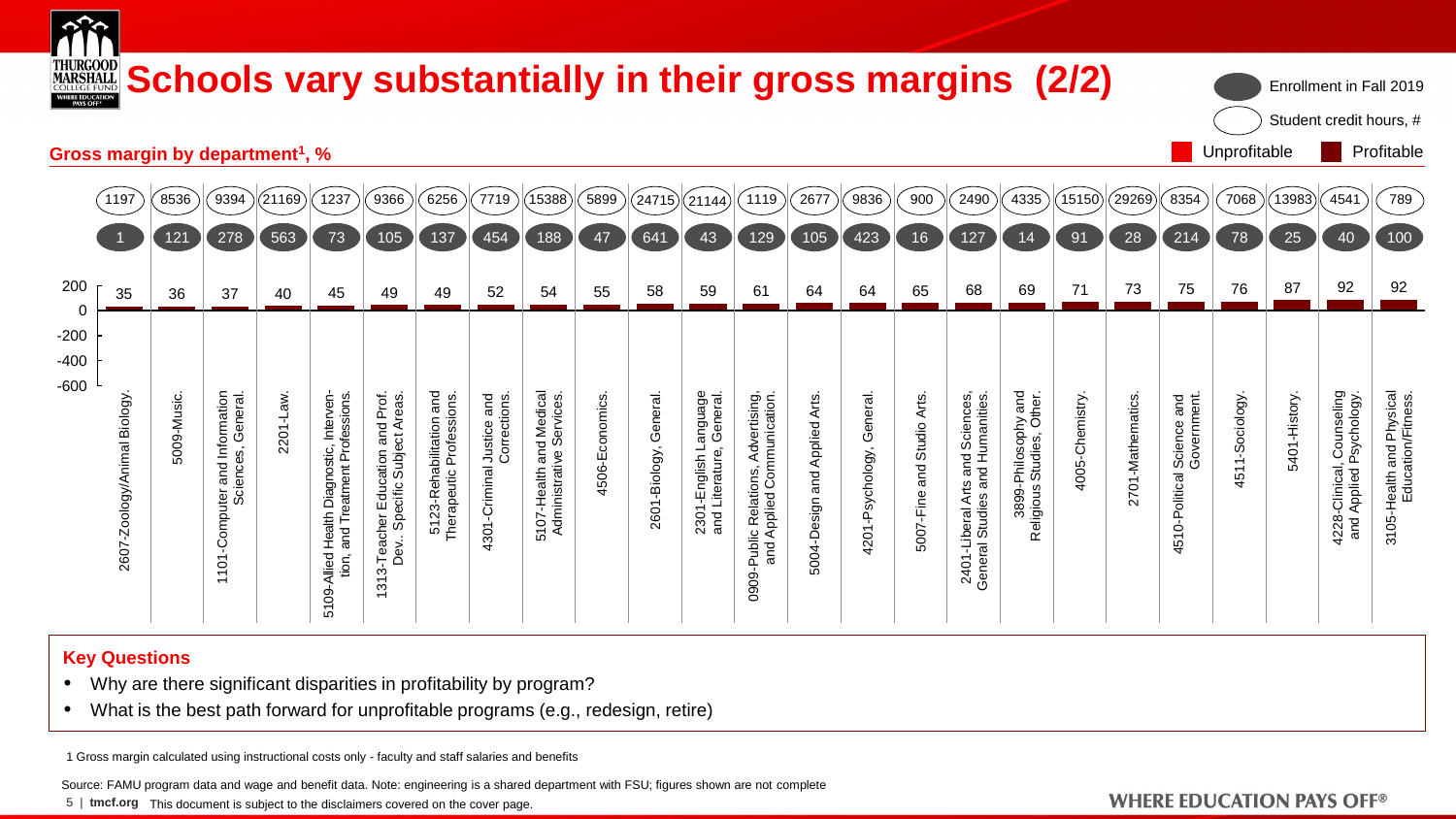

# **INDECCOOD INSTRUCTIONAL COST also varies significantly by program (1/2)**

Enrollment in Fall 2019

#### **Instructional cost/SCH<sup>1</sup> , \$**

|       | 40                                                   | 25           | 100                                                | 78                 | 214                                                                                                   | 28                          | 14                                                                   | 91             | 127                                                                       | 105                             | 129                                                             | 16                                  | 423                                     | 43                                                    | 641                      | 188                                                 | 454                                                | 47             | 73                                                                               | 105)                                                                                                       | 121        | (278)                                                                           |                             | 137)                                               | (563)    |
|-------|------------------------------------------------------|--------------|----------------------------------------------------|--------------------|-------------------------------------------------------------------------------------------------------|-----------------------------|----------------------------------------------------------------------|----------------|---------------------------------------------------------------------------|---------------------------------|-----------------------------------------------------------------|-------------------------------------|-----------------------------------------|-------------------------------------------------------|--------------------------|-----------------------------------------------------|----------------------------------------------------|----------------|----------------------------------------------------------------------------------|------------------------------------------------------------------------------------------------------------|------------|---------------------------------------------------------------------------------|-----------------------------|----------------------------------------------------|----------|
| 2,000 |                                                      |              |                                                    |                    |                                                                                                       |                             |                                                                      |                |                                                                           |                                 |                                                                 |                                     |                                         |                                                       |                          |                                                     |                                                    |                |                                                                                  |                                                                                                            |            |                                                                                 |                             |                                                    |          |
| 1,500 |                                                      |              |                                                    |                    |                                                                                                       |                             |                                                                      |                |                                                                           |                                 |                                                                 |                                     |                                         |                                                       |                          |                                                     |                                                    |                |                                                                                  |                                                                                                            |            |                                                                                 |                             |                                                    |          |
| 1,000 |                                                      |              |                                                    |                    |                                                                                                       |                             |                                                                      |                |                                                                           |                                 |                                                                 |                                     |                                         |                                                       |                          |                                                     |                                                    |                |                                                                                  |                                                                                                            |            |                                                                                 |                             |                                                    |          |
| 500   | 23                                                   | 34           | 40                                                 | 57                 | 66                                                                                                    | 68                          | 74                                                                   | 78             | 79                                                                        | 88                              | 90                                                              | 90                                  | 92                                      | 101                                                   | 109                      | 109                                                 | 112                                                | 115            | 123                                                                              | 135                                                                                                        | 166        | 167                                                                             | 179                         | 220                                                | 332      |
|       | 4228-Clinical, Counseling and<br>Applied Psychology. | 5401-History | -Health and Physical<br>Education/Fitness.<br>3105 | -Sociology<br>4511 | Government<br>and<br>Science<br>olitical<br>௳<br>$\blacksquare$<br>Ó<br>$\overline{\phantom{0}}$<br>Ю | 701-Mathematics<br>$\alpha$ | Religious<br>ies, Other.<br>y and Rel<br>Studies,<br>3899-Philosophy | 4005-Chemistry | Arts and Sciences, General<br>Studies and Humanities.<br>-Liberal<br>2401 | and Applied Arts<br>5004-Design | 0909-Public Relations, Advertising<br>and Applied Communication | Arts.<br>Studio<br>and<br>5007-Fine | eneral.<br>O<br>sychology,<br>ې<br>4201 | -English Language and<br>Literature, General.<br>2301 | General.<br>2601-Biology | 5107-Health and Medical<br>Administrative Services. | Corrections<br>and<br>Justice<br>-Criminal<br>4301 | 4506-Economics | 5109-Allied Health Diagnostic,<br>n, and Treatment Professions.<br>Intervention, | : Dev<br>Areas.<br>and Prof.<br>Subject.<br>Specific<br>Education<br>Teacher<br>က်<br>57<br>$\overline{ }$ | 5009-Music | ter and Information<br>Sciences, General.<br>-Computer<br>101<br>$\overline{ }$ | 2607-Zoology/Animal Biology | 5123-Rehabilitation and<br>Therapeutic Professions | 2201-Law |

#### **Key Questions**

- What drives high instructional costs (e.g., specialized faculty, low enrollment)?
- What opportunities could help to resolve discrepancies across departments (e.g., combining sections)?

Source: FAMU program data and wage and benefit data. Note: engineering is a shared department with FSU; figures shown are not complete

6 | **tmcf.org** This document is subject to the disclaimers covered on the cover page.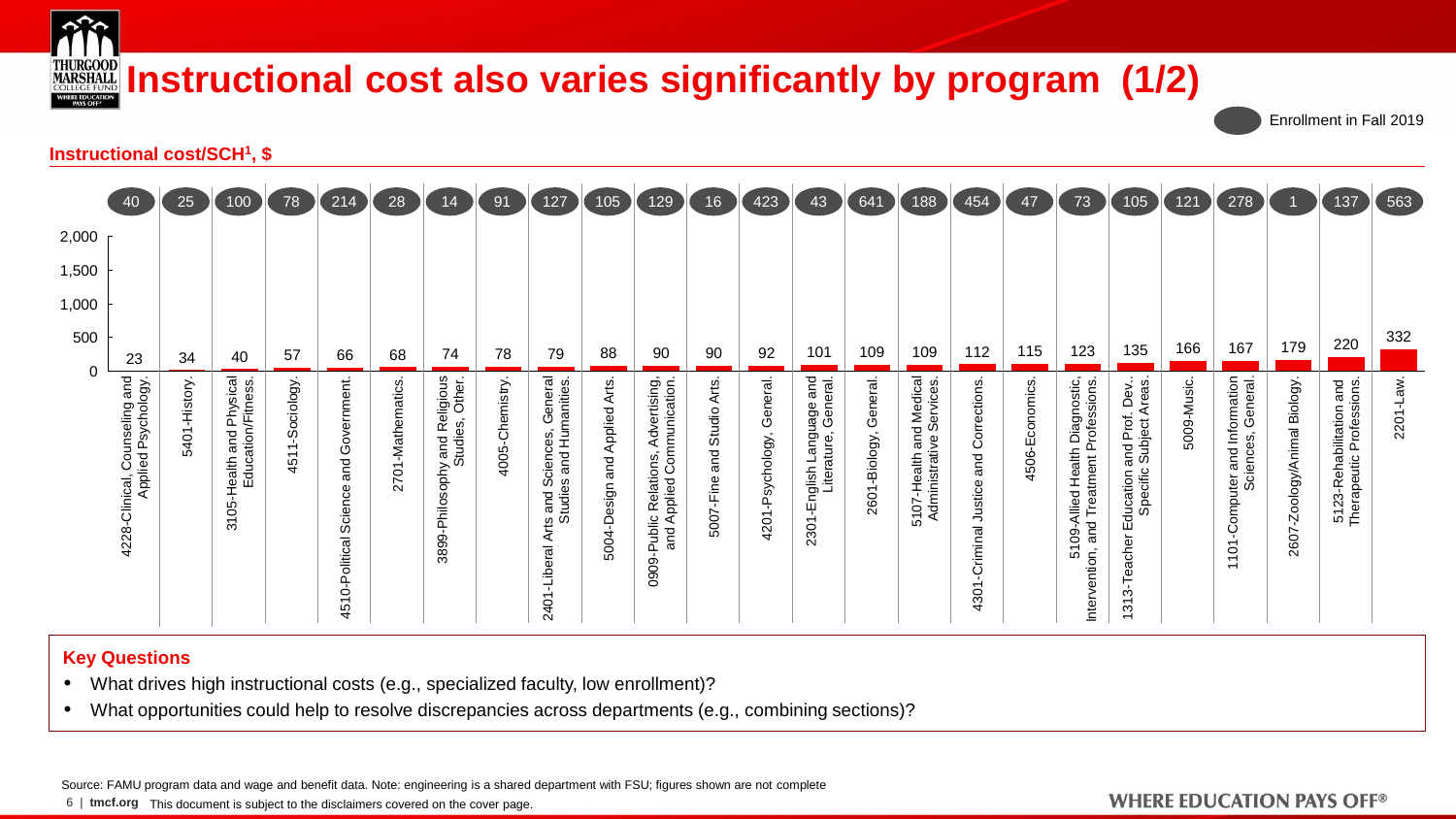

# **INDECCOOD INSTRUCTIONAL COST ALSO varies significantly by program (2/2)**

Enrollment in Fall 2019

#### **Instructional cost/SCH<sup>1</sup> , \$**



#### **Key Questions**

- What drives high instructional costs (e.g., specialized faculty, low enrollment)?
- What opportunities could help to resolve discrepancies across departments (e.g., combining sections)?

Source: FAMU program data and wage and benefit data. Note: engineering is a shared department with FSU; figures shown are not complete

7 | **tmcf.org** This document is subject to the disclaimers covered on the cover page.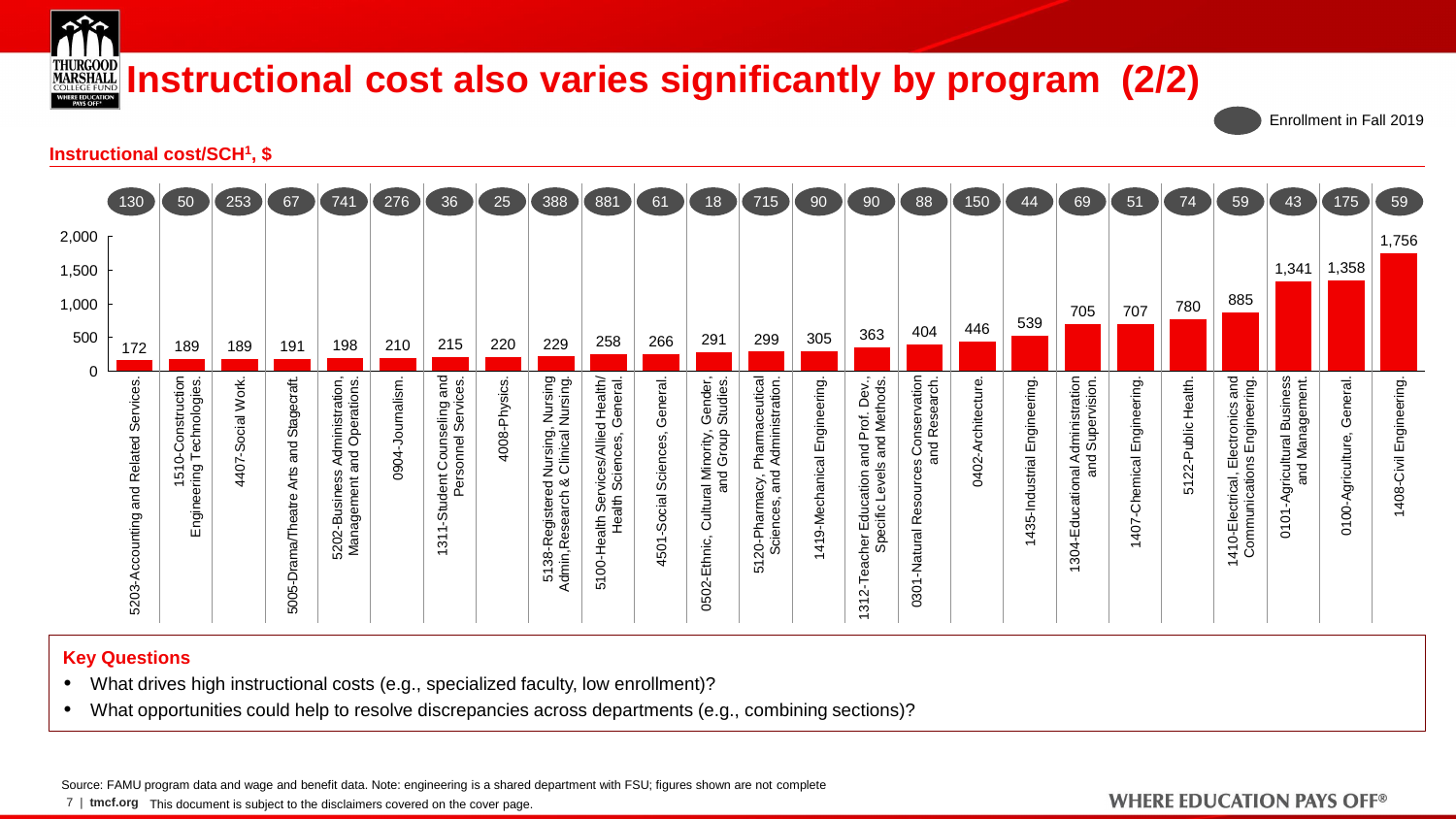

**NOT EXHAUSTIVE**

# **Several levers could be considered to optimize MARSHALL instructional cost (1/2)**

#### **ILLUSTRATIVE**

**EACH LEVER TO BE CONSIDERED ON ITS OWN MERIT, FULLY CONSIDERING NON-FINANCIAL IMPLICATIONS**

|                                         | <b>Levers</b>                                         | <b>Total credit</b><br>hour savings | <b>Ease of</b><br>implementation | Easy to implement<br><b>Description</b>                                                                                                                                                                                                                      |
|-----------------------------------------|-------------------------------------------------------|-------------------------------------|----------------------------------|--------------------------------------------------------------------------------------------------------------------------------------------------------------------------------------------------------------------------------------------------------------|
| A Course<br>and section<br>optimization | Consolidate<br>sections                               | XX                                  |                                  | <b>Consolidate sections with additional capacity:</b> Identify any courses that have<br>multiple sections of student enrollment below max capacity and consolidate them<br>into fewer sections                                                               |
|                                         | (2)<br>Address under-<br>enrolled<br>courses          | XX                                  |                                  | Review courses with especially low enrollment: After consolidating sections,<br>identify any courses that still have low enrollment ( <x% and<br="" cap)="" course="" of="">reconsider how often the course is offered</x%>                                  |
|                                         | (3)<br>Review course<br>caps                          | XX                                  |                                  | <b>Increase course caps for mid-size classes:</b> Increase course caps by X for<br>courses with XX-XX students, and determine opportunities for consolidation<br>incremental to what was identified in the section consolidation analysis                    |
| <b>B</b> Faculty<br>workload            | Review<br>$\overline{1}$<br>instructional<br>workload | XX                                  |                                  | Identify the effect of having faculty teach to their contractual obligation:<br>Calculate the difference between the number of credits a faculty member is<br>contracted to teach (after accounting for course releases) and how many are<br>actually taught |
|                                         | $\overline{2}$<br>Assess course<br>releases           |                                     |                                  | Review course release policies across Departments: Compare the number of<br>faculty course releases among departments and review the potential to make the<br>release policies more equitable throughout the University                                      |
|                                         | (3)<br>Revisit<br>sabbatical<br>policy                |                                     |                                  | Reconsider the number of sabbaticals to be granted each year: Compare the<br>number of sabbaticals that are granted to faculty among departments and review<br>the potential to make the policy more equitable throughout the University                     |
| Total credit hour savings               |                                                       | <b>XX</b>                           |                                  |                                                                                                                                                                                                                                                              |
| savings                                 | Total direct savings <sup>1</sup> (\$) + credit hour  | XX                                  |                                  |                                                                                                                                                                                                                                                              |

1. Dollar savings calculated based on adjunct/OL spend by department that can be reduced by utilizing the identified additional capacity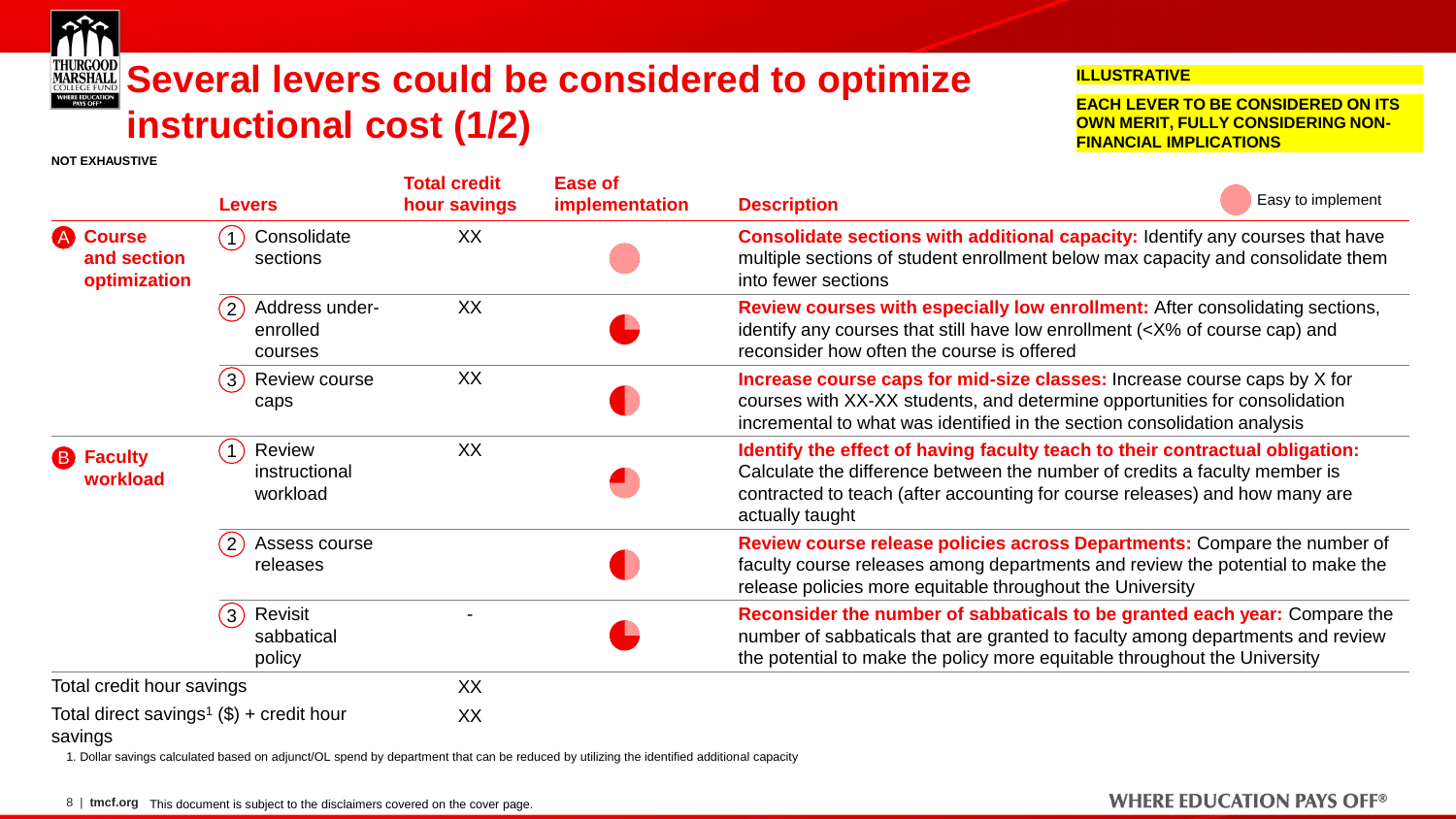

**NOT EXHAUSTIVE**

# **Several levers could be considered to optimize MARSHALL instructional cost (2/2)**

#### **ILLUSTRATIVE**

**EACH LEVER TO BE CONSIDERED ON ITS OWN MERIT, FULLY CONSIDERING NON-FINANCIAL IMPLICATIONS**

|                                                     | <b>Levers</b>                                        | <b>Total credit</b><br>hour savings | Ease of<br>implementation | Easy to implement<br><b>Description</b>                                                                                                                                                                                                                           |
|-----------------------------------------------------|------------------------------------------------------|-------------------------------------|---------------------------|-------------------------------------------------------------------------------------------------------------------------------------------------------------------------------------------------------------------------------------------------------------------|
| <b>C</b> Faculty<br>salaries and<br><b>stipends</b> | Evaluate faculty<br>$\mathbf{1}$<br>salaries         | \$XX-XX                             |                           | Optimize faculty salaries relative to benchmarks: Compare average salaries<br>against peer salaries to identify any savings opportunities                                                                                                                         |
|                                                     | Review stipend<br>(2)<br>policy                      | \$XX-XX                             |                           | Review stipend allowance to align with teaching and research initiatives:<br>Analyze the number, amount, and reason faculty are receiving stipends in each<br>department and determine the potential to further standardize stipends throughout<br>the University |
| <b>Additional</b><br><b>levers</b>                  | Reconsider<br>$\mathbf{1}$<br>vacancies              | \$XX-XX                             |                           | Reconsider strategy for filling vacancies: Review open vacancies to determine<br>opportunity to fill with existing capacity and/or non-tenure track instructors                                                                                                   |
|                                                     | <b>Review faculty</b><br>$\overline{2}$<br>contracts | \$XX-XX                             |                           | Review faculty contracts in programs with high excess capacity: Analyze the<br>feasibility to use excess credit capacity created from other levers to reconsider<br>certain non-tenure track roles                                                                |
| <b>Total savings</b>                                |                                                      | \$XX-XX                             |                           |                                                                                                                                                                                                                                                                   |